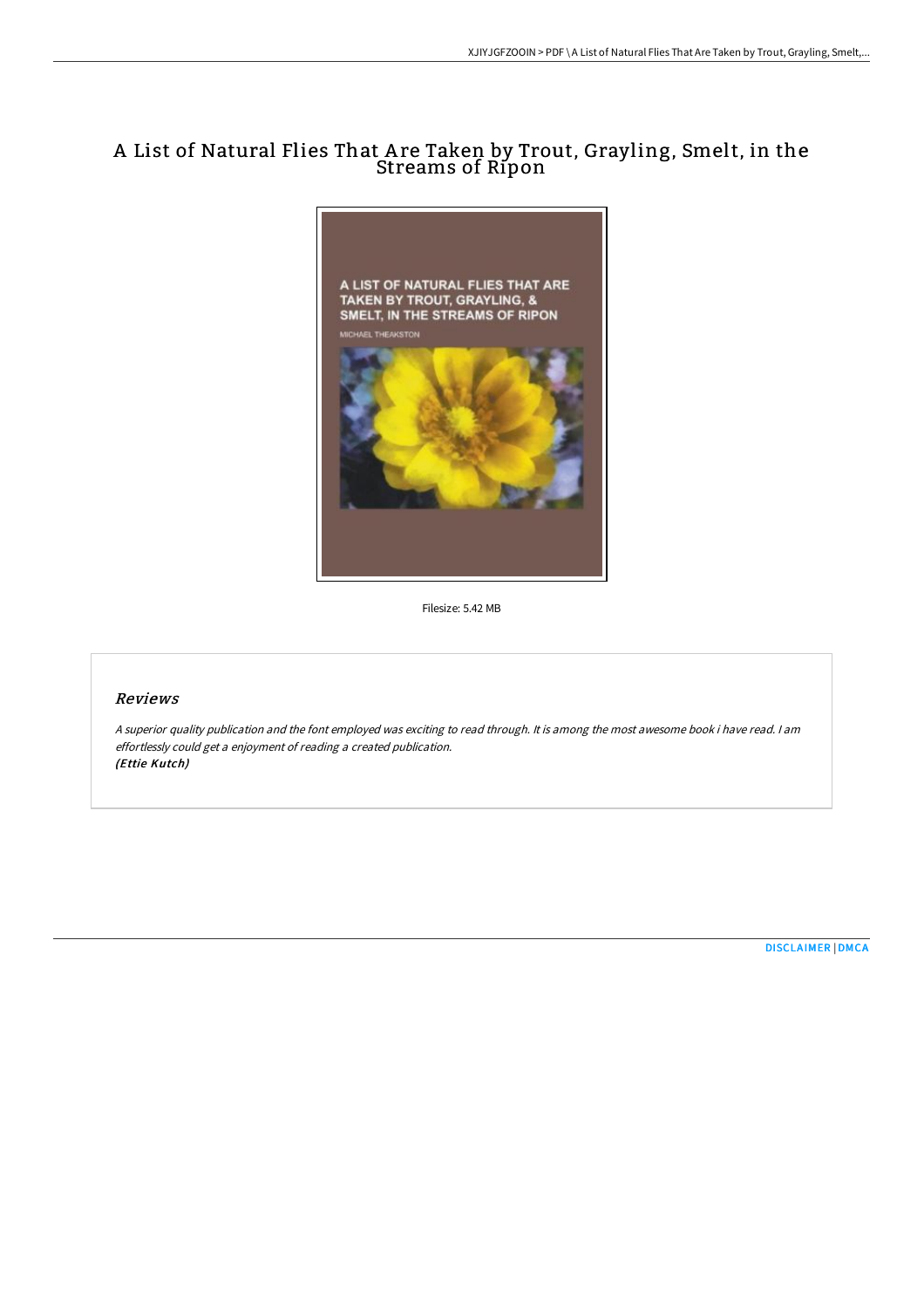## A LIST OF NATURAL FLIES THAT ARE TAKEN BY TROUT, GRAYLING, SMELT, IN THE STREAMS OF RIPON



Theclassics.Us, United States, 2013. Paperback. Book Condition: New. 246 x 189 mm. Language: English . Brand New Book \*\*\*\*\* Print on Demand \*\*\*\*\*.This historic book may have numerous typos and missing text. Purchasers can usually download a free scanned copy of the original book (without typos) from the publisher. Not indexed. Not illustrated. 1853 edition. Excerpt: . APRIL. Sol wins the ascendancy, anil blunts the sharp teeth of rebellious winds--withered winter vanishes in flowery green and woodland music--the welcome swallow halts on her native chimney, while thick around descend the vital sparks. Stick to the streams fisherman, while spring invigorates the game. Trout squats by sharp streams and in ambush cheeks the rapids, hungry and bold he dashes unerring at the passing fly. Grayling woo in the gravelly draws--disturb or take them not. The royal samlet deserts the narrow limits of his native home, and joins in shoals to seek dominion in encircling seas. The waters pour their winged progeny into air. Among the rest, fishermen! take heed! the imperial Empress comes. 19iH.--Mottled Beown.--Full length about half an inch; length, better than a quarter; wings near three-eights, which, when folded, appear of a red brown ground veined and spotted, or mottled with darker, like the feathers in a partridge s tail; shoulders and body darkish brown; legs, a tortoise shell mixture, dark at the joints; is hatching this month and continues through the next. Body, shoulders, and head, orange silk; wings and legs a partridge s tail feather, red, spotted with darker. 20iH.--House Fly.--Full length near three-eights; length, a quarter; wings, a quarter, which are clear and transparent, of a brown tinge; eyes large and brown, set in a rim of silver; shoulders, a mixture of dark stone and brown; body, stone color, which, with the shoulders, are hairy, and...

h Read A List of Natural Flies That Are Taken by Trout, [Grayling,](http://techno-pub.tech/a-list-of-natural-flies-that-are-taken-by-trout-.html) Smelt, in the Streams of Ripon Online n [Download](http://techno-pub.tech/a-list-of-natural-flies-that-are-taken-by-trout-.html) PDF A List of Natural Flies That Are Taken by Trout, Grayling, Smelt, in the Streams of Ripon